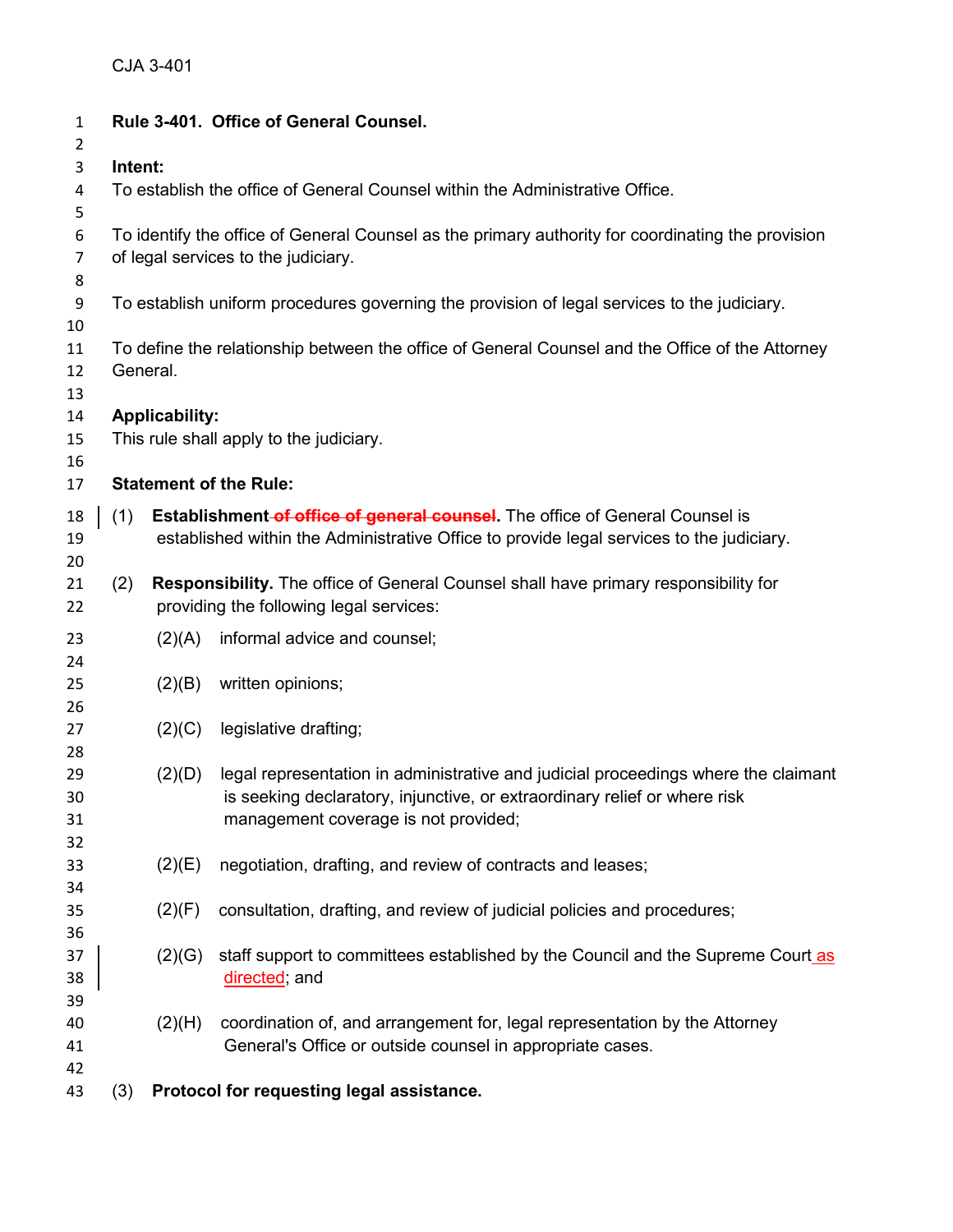| 44                                                                   | (3)(A) |            | Courts of record.                                               |                                                                                                                                                                                                                                                                                                                                                                                                                                                                                                                                                                   |  |  |
|----------------------------------------------------------------------|--------|------------|-----------------------------------------------------------------|-------------------------------------------------------------------------------------------------------------------------------------------------------------------------------------------------------------------------------------------------------------------------------------------------------------------------------------------------------------------------------------------------------------------------------------------------------------------------------------------------------------------------------------------------------------------|--|--|
| 45                                                                   |        | (3)(A)(i)  |                                                                 | Non-judicial officers and employees of the state.                                                                                                                                                                                                                                                                                                                                                                                                                                                                                                                 |  |  |
| 46<br>47<br>48<br>49<br>50                                           |        |            | (3)(A)(i)(a)                                                    | All requests for legal assistance, other than requests for<br>informal advice or counsel, shall be in writing and<br>directed to the appropriate state level administrator,<br>who shall refer appropriate requests to the office of<br>General Counsel.                                                                                                                                                                                                                                                                                                          |  |  |
| 51<br>52<br>53<br>54<br>55<br>56<br>57<br>58<br>59<br>60<br>61<br>62 |        |            | (3)(A)(i)(b)                                                    | All requests for legal representation and indemnification<br>shall be made in writing by the employee or officer who<br>is named as a defendant. The request shall be made<br>within ten days of service and directed to the office of<br>General Counsel. A copy of the request shall be sent<br>by the individual officer or employee to the Office of the<br>Attorney General at that time. General Counsel shall<br>be responsible for coordinating the legal representation<br>of non-judicial officers and employees with the Attorney<br>General's Office. |  |  |
| 63                                                                   |        | (3)(A)(ii) | <b>Judicial officers.</b>                                       |                                                                                                                                                                                                                                                                                                                                                                                                                                                                                                                                                                   |  |  |
| 64<br>65<br>66                                                       |        |            | (3)(A)(ii)(a)                                                   | All requests for legal assistance from judicial officers,<br>other than requests for informal advice or counsel,<br>shall be in writing and directed to General Counsel.                                                                                                                                                                                                                                                                                                                                                                                          |  |  |
| 67<br>68<br>69<br>70<br>71<br>72<br>73<br>74                         |        |            | (3)(A)(ii)(b)                                                   | All requests for legal representation and indemnification<br>shall be made by the judicial officer who is named as a<br>defendant. The request shall be made within ten days<br>of service and directed to General Counsel. General<br>Counsel shall be responsible for coordinating the legal<br>representation of judicial officers with the Attorney<br>General's Office.                                                                                                                                                                                      |  |  |
| 75<br>76                                                             | (3)(B) |            | Courts not of record.                                           |                                                                                                                                                                                                                                                                                                                                                                                                                                                                                                                                                                   |  |  |
| 77<br>78<br>79<br>80                                                 |        | (3)(B)(i)  |                                                                 | All requests for legal assistance, representation and indemnification<br>shall be made in writing by the officer or employee seeking assistance<br>and directed to the appropriate governmental entity.                                                                                                                                                                                                                                                                                                                                                           |  |  |
| 81                                                                   | (3)(C) |            | Judicial council, boards of judges, committees and task forces. |                                                                                                                                                                                                                                                                                                                                                                                                                                                                                                                                                                   |  |  |
| 82<br>83<br>84<br>85                                                 |        | (3)(C)(i)  |                                                                 | All requests for legal assistance from the Council, the Boards,<br>committees or task forces established by the Council or the Supreme<br>Court shall be in writing and directed to General Counsel from the<br>presiding officer of the Council, Board, committee or task force.                                                                                                                                                                                                                                                                                 |  |  |